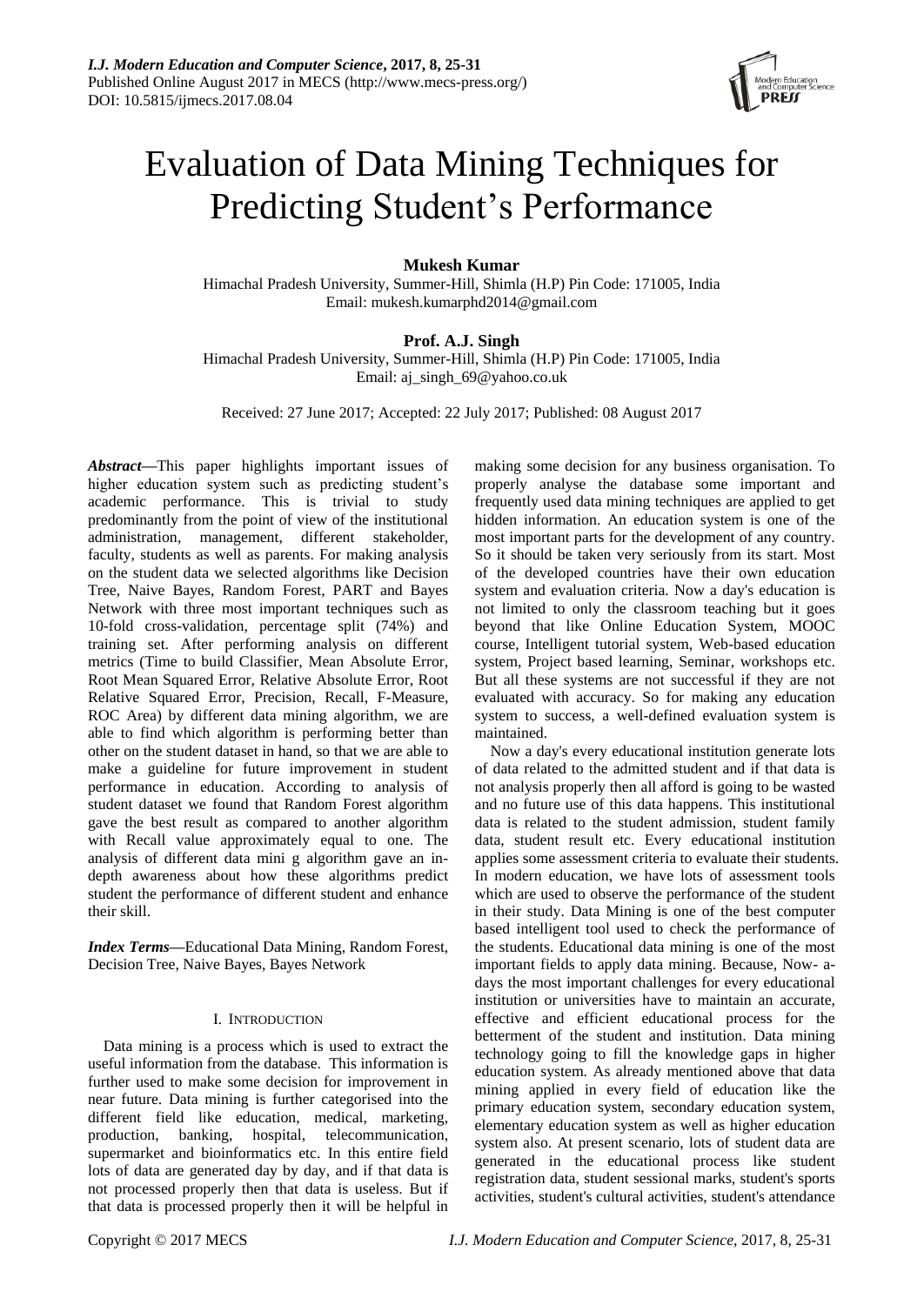detail etc. By applying some data mining techniques on these data, some most interesting facts about student's behaviour, student's interest in the study, student's interest in sports etc may come out and further according to these information students may be guided for improving their performance. As a result of this improvement further bring lots of advantages to education system such as maximising the student retention rate, success rate, promotion rate, transition rate, improvement ratio, learning outcome and minimising the student's dropout rate, failure rate and reduce the cost of education system process. And in order to achieve the above-mentioned quality improvement, we need to apply a suitable data mining techniques, which can provide deep insight into the student's database and provide a suitable needed knowledge for making the decision on the education system.

## II. LITERATURE SURVEY

Position In education system of any country, Quality education is an important fact and every educational organization working hard to achieve this. After searching and reading of almost thirty odd research paper on educational data mining, we find that student academic prediction, educational dropout prediction, student placement prediction, student success prediction, institution admission prediction etc are the mostly used for research purpose. By taking these topics into consideration, we select the student's academic prediction as one of the most interesting topics for research.

Raheela Asif, Agathe Merceron, Syed Abbas Ali, Najmi Ghani Haider (2017) in his study author mainly focuses on two different aspects of student performance. First they tried to predict the final result of the student in their fourth year of degree program with the preuniversity data and result of first and second year of their degree. Secondly they analyzing the student progress throughout their degree program and then combine that progress with the prediction result. With this research they try to divide the students into two different groups like high and low performer group.

Raheela Asif, Agathe Merceron and Mahmood Khan Pathan (2015) in his they found that it is possible to predict the performance of the final year student with the help of pre-university and result of first and second year of their degree program. They were not using any socialeconomic or any other demographic attributes to predict the final result with a reasonable accuracy. For their research they used Decision tree algorithm with Gini Index (DT-GI), Decision tree with Information Gain (DT-IG), Decision tree with accuracy (DT-Acc), Rule-Induction with Information Gain (RI-IG) 1-Neural Networks (1-NN), Naive Bayes and Neural Networks (NN). They got the overall accuracy of 83.65% with the help of Naive Bayes on data set II.

Raheela Asif, Agathe Merceron and Mahmood Khan Pathan (2015) in here research they grouped the students according to the marks taken every year. These groups are created according to the range of the marks or percentage taken by the student in the examination every year (like 90-100 for group 1, 80-90 for group 2 etc.). In this paper the analysis the progress of the student every year and check whether student upgrade their group or not. They used k-mean clustering or x-mean clustering for finding the group of the students.

Mashael A. Al-Barrak and Mona S. Al-Razgan (2015) in here research collected dataset of student's from the Information Technology department at Kin Saud University, Saudi Arabia for their analysis. They further used the different attribute for the prediction like student ID, student name, student grades in three different quiz's, midterm1, midterm2, project, tutorial, final exam, and total points obtained in Data structure course of computer science department.

Raheela Asif and Mahmood K. Pathan (2014) in his study they used four academic batches of Computer Science & Information Technology (CS&IT) department at NED University, Pakistan. They used HSC marks, marks in MPC, Math's marks in HSC, marks in various subject studied in the regular course of a programming language, CSA, Logic design, OOP, DBMS, ALP, FAM, SAD, Data Structure etc for their analysis.

Mohammed M. Abu Tair and Alaa M. El-Halees (2012) in his study tried to extract some useful information from student's data of Science and Technology College – Khan Younis. They initially selected different attributes like Gender, date of Birth, Place of Birth, Specialty, Enrollment year, Graduation year, City, Location, Address, Telephone number, HSC Marks, SSC school type, HSC obtained the place, HSC year, College CGPA for analysis. But after preprocessing of the data they found that attribute like Gender, Specialty, City, HSC Marks, SSC school type, College CGPA are most significant.

After reviewed different research paper, we found that in most of the cases, the important personal attributes of the student like Age, Gender, Home Location, Communication skill, Sportsperson, Social Friends, Smoking habits, Drinking habits, Interest in study, Internet and Hosteller, Day Scholar are taken into consideration for further research. The family attributes like Father's Qualification, Mother's Qualification, Father's Occupation, Mother's Occupation, Total Family Member, family Structure, Family Responsibilities, Family supports, Financial Condition are also taken as important for the academics prediction. Whereas for academic attributes like 10th %age, 10th Board, 10th Education Medium, 12th %age, 12th Board, 12th Education Medium, JEE Rank, Admission Type, Institution Type, Branch Taken, Attendance during Semester, Internal Sessional Marks, External Marks, Technical Skill, Logical Reasoning skill, Extra Coaching are taken into consideration and for institutional attributes most the researcher is taken Institution Type, Institution Location, Transportation facility, Library Facilities, Lab Facilities, Hostel Facilities, Sanitary facilities, Sports facilities, Canteen Facilities, Internet facilities, Internet facilities, Teaching Aids, Institution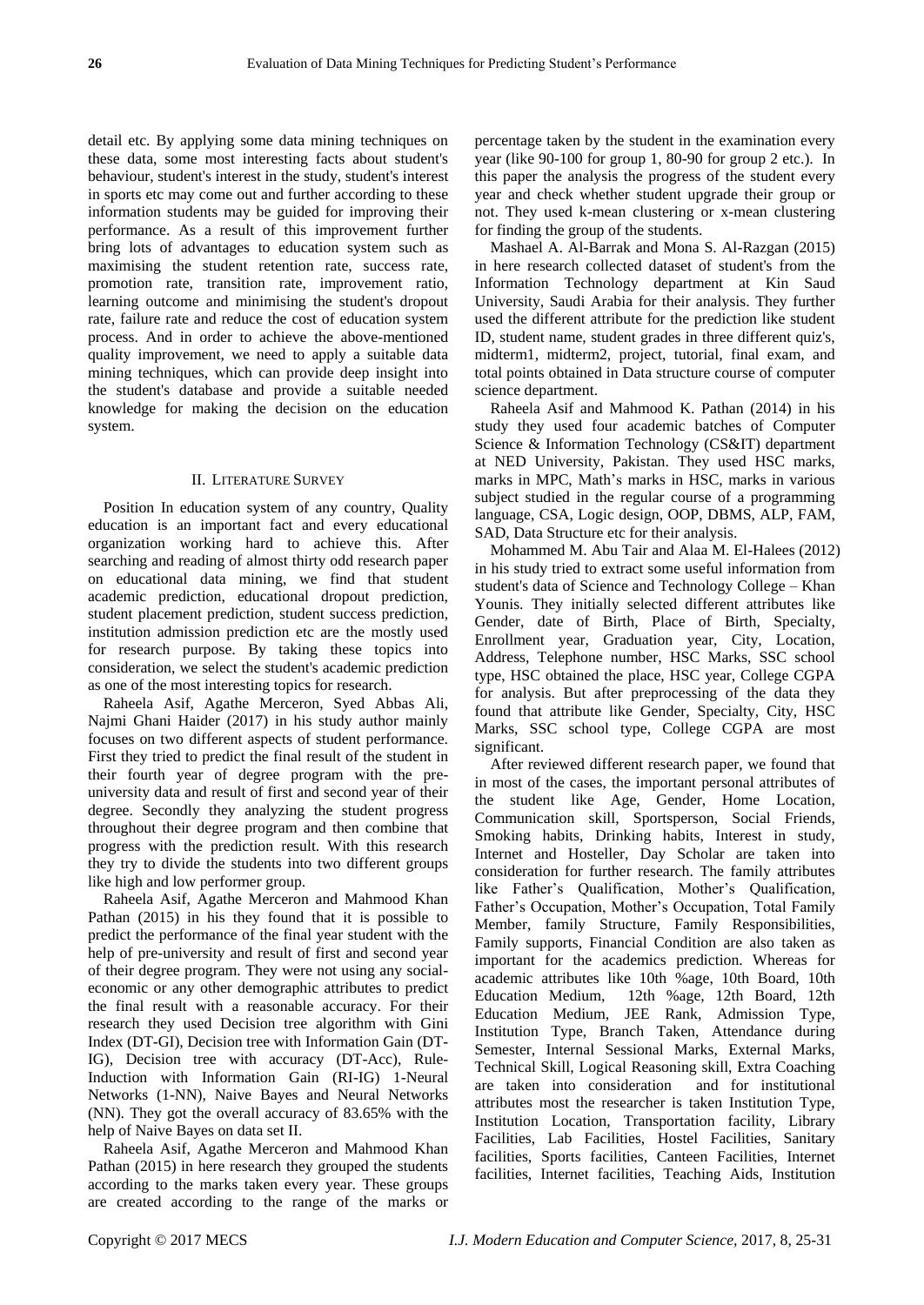Placements, Student Counselor, Mentorship cell into consideration.

In this meta-analysis, we find that most used data mining techniques for Student's Academic Performance prediction are Decision Tree algorithm, Naive-Bayes algorithm, Random Forest algorithm, Classification and Regression Trees algorithm (CART), J48, Logistic Regression, LADTree and REPTree. In Decision tree algorithm the maximum and minimum accuracy for predicting student's academic performance is 99.9% and 66.8% respectively.

#### III. STUDENT'S ATTRIBUTE SELECTION

Student's dataset is a collection of different attributes of a student put in a single table. As we mentioned in the literature survey that student's personal attributes, family attributes, academic attributes and institutional attributes are taken into consideration. We are taken student's data of 412 post-graduate for predicting their academic performance in the running semester. During the start of our work we think about the collection of academic and personal attributes of the students. But at the time of personal data collection from the student, we feel that the information providing by the student is not up to the mark and it may affect our prediction result. So at this point of time, we are think about considering only the preadmission data (like High school grade, Secondary school grade, Admission test result etc) and some academic attributes are also taken into consideration.

Our final student dataset includes attributes like 10th percentage, 12th percentage, graduation marks, Father's and mother's qualification and occupation and financial condition of the family. The predicted class which we consider here are A, B, C and D. Here class A means the student who has marks above 90%, B means students have marks between 75-90%, C means students have marks between 60-74.9% and D means students have marks between 50-59.9%. I just make these predicted classes only for the research purpose and does not relate to any grading system of any organization. For implementation purpose, we are using WEKA tools which are open source software and easily available for use. We are selecting Decision Tree, Naive Bayes, Random Forest, PART and Bayes Network with 10-fold cross-validation, percentage split and training set methods. We are also implementing another classification algorithm also but the above-listed classification algorithm gives the best result.

### IV. WORKING WITH DIFFERENT CLASSIFICATIONS DATA MINING ALGORITHMS

In this particular section of this paper, detailed analysis of algorithms with different performance metrics is taken into consideration because I think it gives us a better understanding of the algorithm. The different performance metric such as total time taken by classifier

to build a model, Total correctly and incorrectly classified instance, Mean absolute error, Root Mean squared error, Relative Absolute Error, Root Relative Squared Error, True positive rate, True Negative Rate, Precision, Recall, F-Measure and Receiver Operating Characteristics Area (AUC). The comparisons of the different algorithm according to different metrics determine the predictability, goodness and error measurement of the algorithm. The literature study shows that it is difficult to consider in advance that which performance metrics are better for which problem because every problem has their individual attribute and features. So it is recommended that different metrics with combination are used for the better result of the algorithm. For example, True positive rate metrics are taken higher values for the better result of the algorithm and Mean Absolute Errors are taking lower values.

#### V. PERFORMANCE METRICS FOR EVALUATION OF ALGORITHM

In the literature of data mining, the performance metrics are divided into three different categories like the probabilistic error, Qualitative Error and visual metrics. For finding the result of these metrics we are using some terms like TP (True Positive), TN ( True Negative), FP ( False Positive), FN ( False Negative), ROC (Receiver Operating Characteristics), AUC ( Area under Curve) which are important to understand for finding the result of different performance metrics. We discuss the formula for finding the result of different performance metric below:

Probabilistic Error: These types of metrics are totally based on probabilistic perceptive of predictions output (PO) and of errors (PO-AO), where PO is known as predicted outcome by an algorithm, AO is the actual outcome of that algorithm. There are different types of probabilistic error such as Mean Absolute Error (MAE), Log Likelihood (LL) and Root Mean Square Error (RMSA). These types of evaluation metrics are significant for the better understanding of the prediction result. Lowest value of prediction result is best for Mean Absolute Error and Root Mean Square Error and higher value of prediction result is best for the Log Likelihood. Table 1.below gave the formula to find out all types of probabilistic error.

Table 1. Types of Probabilistic Error of performance metrics

| Types of<br><b>Probabilistic</b><br>Error | Formula used for the calculation                                        |
|-------------------------------------------|-------------------------------------------------------------------------|
| <b>Mean Absolute</b><br>Error             | $(1/\Sigma AO-PO $ where AO = Actual Output,<br>$PO = Predicted Output$ |
| <b>Root Mean</b><br><b>Square Error</b>   | $((1/\Sigma(AO-PO)^2)$ where sqrt = Square root                         |
| <b>Log Likelihood</b><br>LL)              | $\Sigma AO(logPO)+(1-AO)(log(1-PO))$                                    |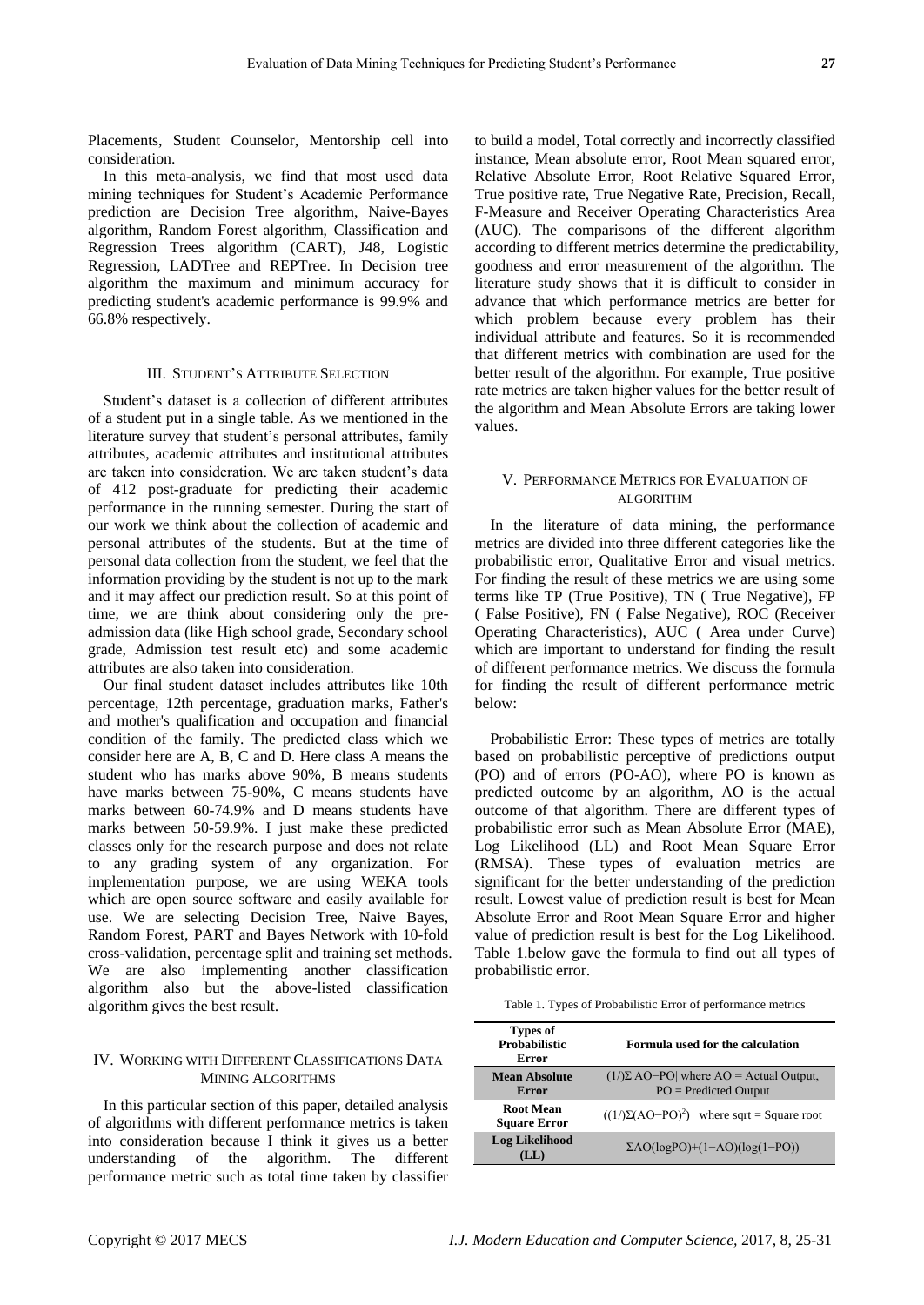Qualitative Error: These types of metrics are totally based upon qualitative perceptive of errors i.e. whether the prediction is acceptable or not acceptable. In the case of student predictive modeling, this approach is suitable for predicting the student state in future. In this metrics only two possible classes are possible for classification like true/false or positive/negative by using a confusion matrix. The diagonal elements of the confusion matrix are always having correct prediction for classification and the

other element of the matrix are known as model errors. Some most commonly used metrics for the qualitative performance are accuracy, sensitivity or recall value, specificity, precision and F-Measure. These types of statistical metrics are usually used for inspecting that how excellent and reliable was the classifier. In the confusion matrix, True Positive (TP), False Positive (FP), True Negative (TN) and False Negative (FN) rate determine the predictive efficiency of the data mining algorithm

Table 2. Types of Probabilistic Error of performance metrics

| <b>Types of Qualitative Error</b>                    | Formula used for the result calculation                |
|------------------------------------------------------|--------------------------------------------------------|
| <b>Overall Accuracy</b>                              | $= ((TP+TN)/(TP+TN+FP+FN)) * 100\%$                    |
| <b>Sensitivity (Recall)/ Positive Class accuracy</b> | $=(TP/(TP+FN))*100\%$                                  |
| <b>Specificity/Negative class accuracy</b>           | $=(TN/(TN+FP))*100\%$                                  |
| <b>Precision</b>                                     | $=(TP/(TP+FP))*100\%$                                  |
| <b>F-Measure</b>                                     | $=(2 \text{ Precision} * Recall)/(Precision + Recall)$ |

## VI. PERFORMANCE EVALUATION OF ALGORITHMS TAKEN INTO CONSIDERATION

In this particular section, we have examines the performance of different selected data mining algorithm on the dataset in hand. For example, in the belowmentioned table, the performance metrics like correctly classified instance measure the accuracy of the algorithm. Other such metrics such as Sensitivity (Recall), Specificity, Precision and Accuracy all depends upon True Positive, True Negative, False Positive and False Negative. Below listed table evaluated these performance metrics on different classification algorithms with three different test mode like 10-fold cross validation test, training data set from the means dataset in hand and percentage split from the dataset. For all these evaluations we have used WEKA Tool with mostly inbuilt classification algorithm for use.

Evaluating with Training set mode in WEKA means that you are using the pre-processed data uploaded through Explorer interface for testing purpose. Secondly, supplied test set used for the testing of the classifier build by the training data set. So we can say that supplied data set is only used for the testing purpose only. For this propose, we select an option and click the set button. After that we can get a small window through which you can enter you test dataset and then this show you the name of the relation, total number of attribute total instance and the relation between different attributes.

|  | Table 3. Evaluating with Training set mode on the student's dataset. |  |
|--|----------------------------------------------------------------------|--|
|  |                                                                      |  |

| <b>Performance Metrics</b>         | <b>J48</b>  | <b>Naive Bayes</b> | <b>Random Forest</b> | <b>PART</b> | <b>Baves Network</b> |
|------------------------------------|-------------|--------------------|----------------------|-------------|----------------------|
|                                    |             |                    |                      |             |                      |
| Time to build Classifier           | $0.05$ Sec  | $0.00$ Sec         | $0.1$ Sec            | $0.05$ Sec  | $0.01$ Sec           |
| <b>Correctly Classified</b>        | 253(61.40%) | 364(88.34%)        | 412(100%)            | 283(68.68%) | 399(96.84%)          |
| <b>Incorrectly Classified</b>      | 159(38.59%) | 48(11.65%)         | $0(0.00\%)$          | 129(31.31%) | 13(03.15%)           |
| <b>Mean Absolute Error</b>         | 0.25        | 0.25               | 0.12                 | 0.21        | 0.21                 |
| <b>Root Mean Squared Error</b>     | 0.35        | 0.31               | 0.15                 | 0.32        | 0.26                 |
| <b>Relative Absolute Error</b>     | 75.71%      | 76.62%             | 37.37%               | 63.49%      | 63.87%               |
| <b>Root Relative Squared Error</b> | 87.05%      | 77.53%             | 37.75%               | 79.72%      | 64.48%               |
| <b>TP Rate</b>                     | 0.614       | 0.883              | 1.00                 | 0.687       | 0.968                |
| <b>FP</b> Rate                     | 0.228       | 0.081              | 0.00                 | 0.174       | 0.021                |
| <b>Precision</b>                   | 0.621       | 0.903              | 1.00                 | 0.688       | 0.970                |
| <b>Recall</b>                      | 0.614       | 0.883              | 1.00                 | 0.687       | 0.968                |
| <b>F-Measure</b>                   | 0.598       | 0.863              | 1.00                 | 0.678       | 0.962                |
| <b>ROC Area (AUC)</b>              | 0.788       | 0.994              | 1.00                 | 0.862       | 0.999                |

From table 3 we find that the **Sensitivity** (Recall) value of the all the algorithm is good but Random Forest algorithm gave the best result as compared to another algorithm with the value approximately equal to one. Bayes Network algorithm performs with second highest value 0.968, but J48 and PART algorithm were not performed best according to our dataset with recall value close to 6. The correctly classified instance values are also greater than 60% in all cases with 100% highest value for Random Forest algorithm.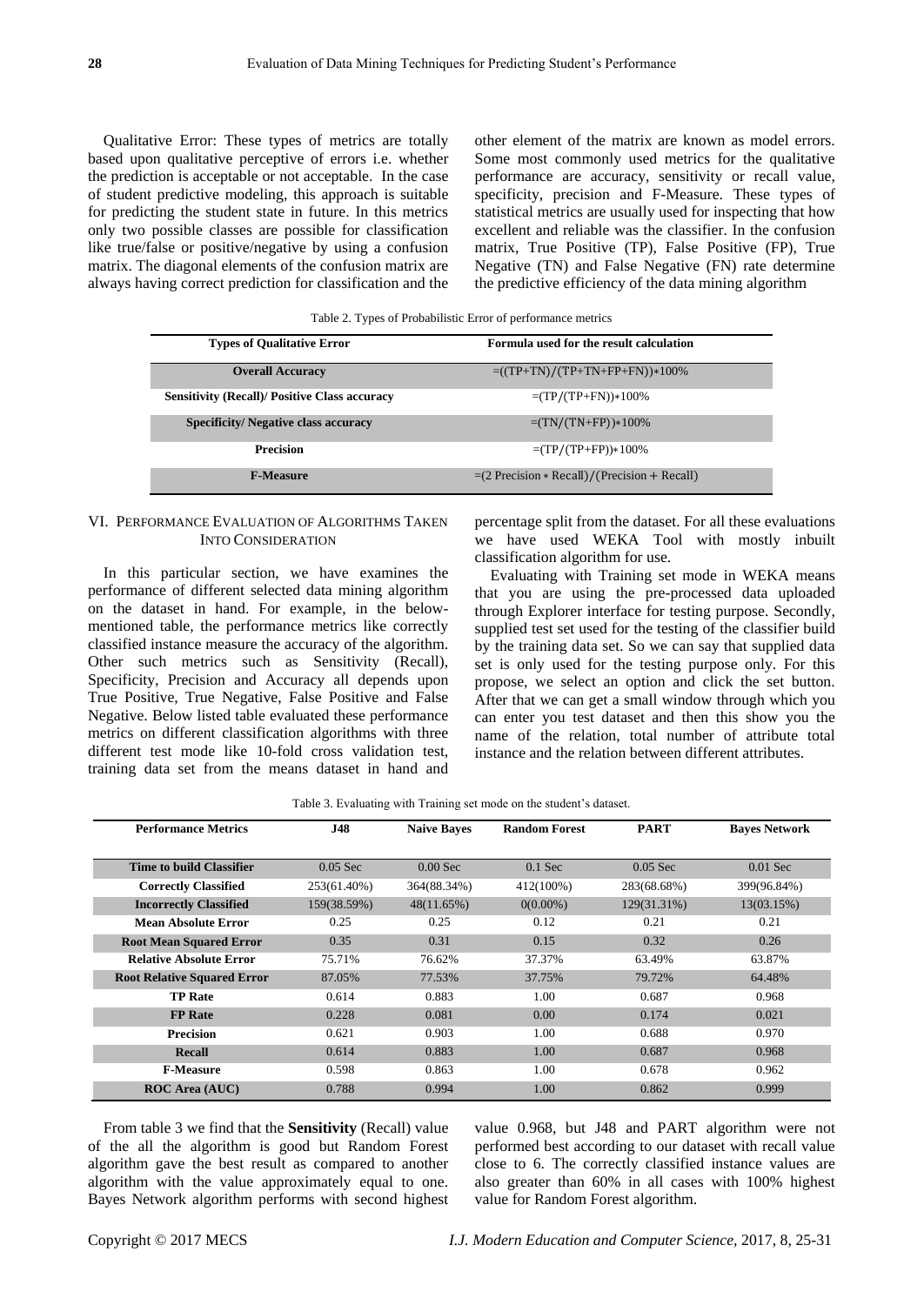Evaluating with 10-fold cross-validation mode means that the classification results will be evaluated by crossvalidation. In this mode you can also change the number of folds.

| Table 4. Evaluating with 10-fold cross-validation mode on the student's dataset. |
|----------------------------------------------------------------------------------|
|----------------------------------------------------------------------------------|

| <b>Performance Metrics</b>         | <b>J48</b>  | <b>Naive Baves</b> | <b>Random Forest</b> | <b>PART</b>    | <b>Baves Network</b> |
|------------------------------------|-------------|--------------------|----------------------|----------------|----------------------|
| Time to build Classifier           | $0.01$ Sec  | $0.00$ Sec         | $0.10$ Sec           | $0.05$ Sec     | $0.01$ Sec           |
| <b>Correctly Classified</b>        | 131(31.79%) | 139(33.73%)        | 173(41.99%)          | $120(29.12\%)$ | 143(34.70%)          |
| <b>Incorrectly Classified</b>      | 281(68.20%) | 273(66.26%)        | 239(58.00%)          | 292(70.87%)    | 269(65.29%)          |
| <b>Mean Absolute Error</b>         | 0.35        | 0.34               | 0.34                 | 0.35           | 0.34                 |
| <b>Root Mean Squared Error</b>     | 0.48        | 0.42               | 0.41                 | 0.51           | 0.42                 |
| <b>Relative Absolute Error</b>     | 103.7%      | 103.2%             | 100.8%               | 106.0%         | 103.4%               |
| <b>Root Relative Squared Error</b> | 118.4%      | 103.2%             | 100.9%               | 124.4%         | 102.3%               |
| <b>TP Rate</b>                     | 0.318       | 0.337              | 0.420                | 0.291          | 0.347                |
| <b>FP</b> Rate                     | 0.367       | 0.401              | 0.423                | 0.362          | 0.407                |
| <b>Precision</b>                   | 0.295       | 0.252              | 0.178                | 0.279          | 0.248                |
| <b>Recall</b>                      | 0.318       | 0.337              | 0.420                | 0.291          | 0.347                |
| <b>F-Measure</b>                   | 0.305       | 0.281              | 0.250                | 0.284          | 0.286                |
| <b>ROC Area (AUC)</b>              | 0.459       | 0.429              | 0.386                | 0.442          | 0.440                |

In the last evaluating dataset with Percentage Split mode means that classification results will be evaluated on a test set that is a part of the original data. The default percentage split of the data is 66% in the WEKA data mining tool. Which further means that 66% of the data from the dataset are used for training purpose and 34% of the data are used for testing? We may further change this value according to the situation in hand. In our problem we change this percentage split upto 74% for our training purpose and remaining 26% for our testing purpose.

Table 5. Evaluating with Percentage Split mode on the student's dataset.

| <b>Performance Metrics</b>         | <b>J48</b> | <b>Naive Baves</b> | <b>Random Forest</b> | <b>PART</b> | <b>Baves Network</b> |
|------------------------------------|------------|--------------------|----------------------|-------------|----------------------|
|                                    |            |                    |                      |             |                      |
| <b>Time to build Classifier</b>    | $0.01$ Sec | $0.00$ Sec         | $0.07$ Sec           | $0.04$ Sec  | $0.00$ Sec           |
| <b>Correctly Classified</b>        | 34(39.08%) | 35(40.22%)         | 36(41.37%)           | 27(31.03%)  | 35(40.22%)           |
| <b>Incorrectly Classified</b>      | 53(60.91%) | 52(59.77%)         | 51(58.62%)           | 60(68.96%)  | 52(59.77%)           |
| <b>Mean Absolute Error</b>         | 0.33       | 0.34               | 0.33                 | 0.33        | 0.34                 |
| <b>Root Mean Squared Error</b>     | 0.42       | 0.41               | 0.40                 | 0.49        | 0.41                 |
| <b>Relative Absolute Error</b>     | 99.69%     | 103.2%             | 100.1%               | 101.2%      | 102.7%               |
| <b>Root Relative Squared Error</b> | 105.4%     | 103.3%             | 100.4%               | 122.7%      | 101.6%               |
| <b>TP Rate</b>                     | 0.391      | 0.402              | 0.414                | 0.310       | 0.402                |
| <b>FP</b> Rate                     | 0.376      | 0.388              | 0.414                | 0.307       | 0.396                |
| <b>Precision</b>                   | 0.342      | 0.416              | 0.171                | 0.338       | 0.302                |
| <b>Recall</b>                      | 0.391      | 0.402              | 0.414                | 0.310       | 0.402                |
| <b>F-Measure</b>                   | 0.352      | 0.361              | 0.242                | 0.322       | 0.336                |
| <b>ROC Area (AUC)</b>              | 0.530      | 0.461              | 0.432                | 0.516       | 0.492                |

From Table 4 to Table 5, we find that the **Sensitivity** (Recall) value of the all the algorithm are not very good but Random Forest algorithm gave the best result and second best result by Bayes Network compared to another algorithm. But compared with the **Sensitivity** (Recall) value of Table 3, this value is very low. The correctly classified instance values are also less than 40% in all cases which are very less as compared to 100% for Random Forest algorithm in Table 3. From the above table, we can conclude that the Mean Absolute Error and Root Mean Square Error values of Random Forest algorithm are lowest in all the three test set taken into

consideration. Thus we can say that Random Forest algorithm gave us the best predictive result in all algorithms like the decision tree, Naive Bayes, CART and Bayes Network.

#### VII. CONCLUSION

From the above discussion, we can conclude that Random Forest algorithm for predictive modelling gave me the best result as compared to the Decision Tree, Naive Bayes, Bayes Network and CART. The correctly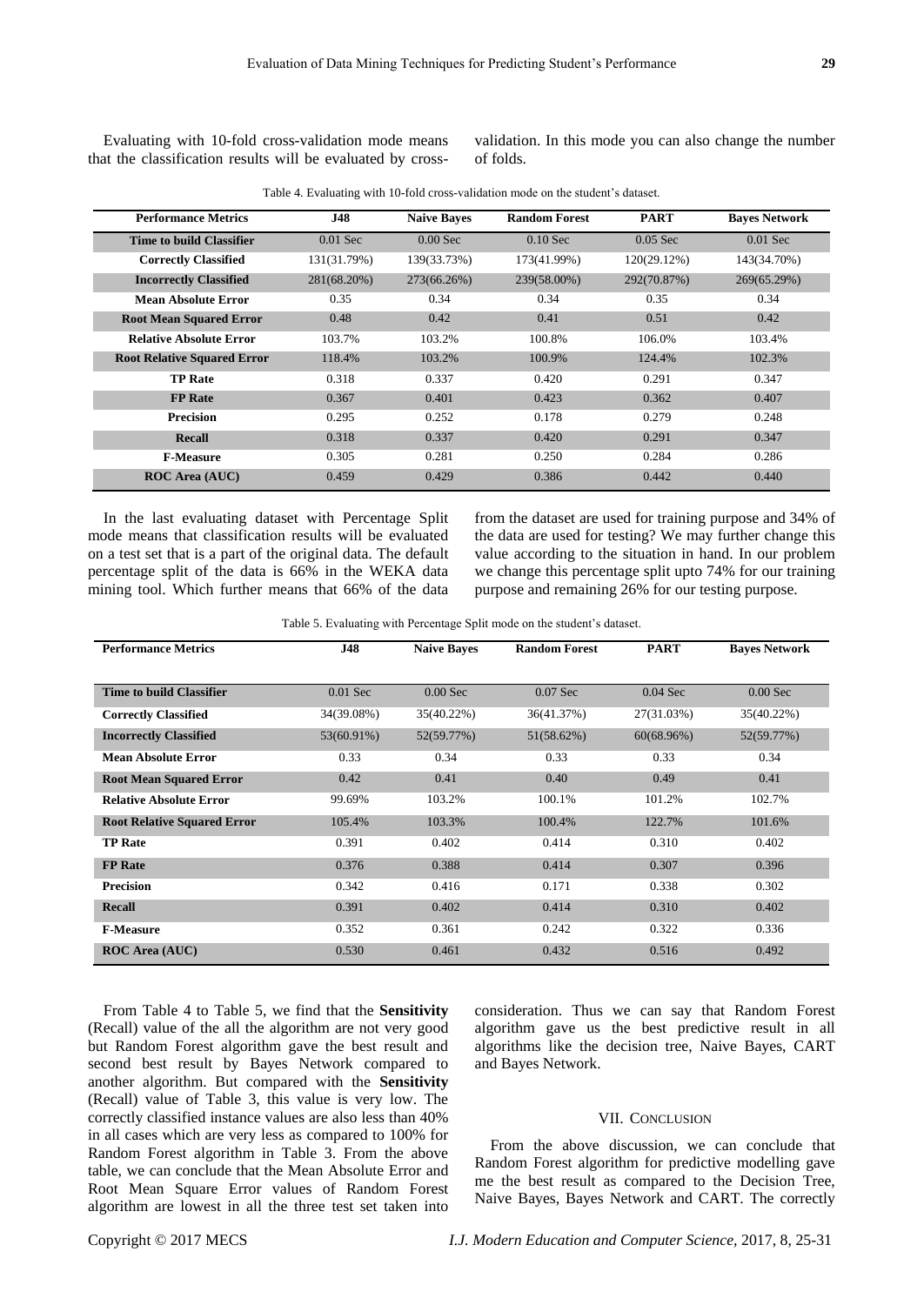classified instance with Random Forest algorithm is 61.40% with a very good recall value equal to 1. With this paper, we try to find out the best result with only selected attribute like academic and family attribute. This paper helps other research to concentrate on academic and family attributes as compared to personal attributes of the student. Because during collection of personal attribute student may not fill the correct information and it may affect our result too. The result of this work help model designer to think about these attribute seriously and do work on it. In our future work, we try to implement our work on the different dataset with different classification algorithm. By doing this we can able to find the best algorithm which is going to perform almost perfect on every dataset in hand.

#### ACKNOWLEDGEMENTS

I am grateful to my guide Prof. A.J. Singh for all help and valuable suggestion provided by them during the study.

#### **REFERENCES**

- [1] Farhana Sarker, Thanassis Tiropanis and Hugh C Davis, Students" Performance Prediction by Using Institutional Internal and External Open Data Sources, http://eprints.soton.ac.uk/353532/1/Students' mark prediction model.pdf, 2013
- [2] D. M. D. Angeline, Association rule generation for student performance analysis using an apriori algorithm, The SIJ Transactions on Computer Science Engineering & its Applications (CSEA) 1 (1) (2013) p12–16.
- [3] Abeer Badr El Din Ahmed and Ibrahim Sayed Elaraby, Data Mining: A prediction for Student's Performance Using Classification Method, World Journal of Computer Application and Technology 2(2): 43-47, 2014
- [4] Fadhilah Ahmad, Nur Hafieza Ismail and Azwa Abdul Aziz, The Prediction of Students" Academic Performance Using Classification Data Mining Techniques, Applied Mathematical Sciences, Vol. 9, 2015, no. 129, 6415 - 6426HIKARI Ltd, www.m-hikari.com http://dx.doi.org/10.12988/ams.2015.53289
- [5] Mashael A. Al-Barrak And Mona S. Al-Razgan, predicting students" performance through classification: a case study, Journal of Theoretical and Applied Information Technology 20th May 2015. Vol.75. No.2
- [6] Edin Osmanbegović and Mirza Suljic, DATA MINING APPROACH FOR PREDICTING STUDENT PERFORMANCE, Economic Review – Journal of Economics and Business, Vol. X, Issue 1, May 2012.
- [7] Raheela Asif, Agathe Merceron, Mahmood K. Pathan, Predicting Student Academic Performance at Degree Level: A Case Study, I.J. Intelligent Systems and Applications, 2015, 01, 49-61 Published Online December 2014 in MECS (http://www.mecs-press.org/) DOI: 10.5815/ijisa.2015.01.05
- [8] Mohammed M. Abu Tair, Alaa M. El-Halees, Mining Educational Data to Improve Students" Performance: A Case Study, International Journal of Information and Communication Technology Research, ISSN 2223-4985, Volume 2 No. 2, February 2012.
- [9] Azwa Abdul Aziz, Nor Hafieza Ismailand Fadhilah Ahmad, First Semester Computer Science Students" Academic Performances Analysis by Using Data Mining

Classification Algorithms, Proceeding of the International Conference on Artificial Intelligence and Computer Science(AICS 2014), 15 - 16 September 2014, Bandung, INDONESIA. (e-ISBN978-967-11768-8-7).

- [10] Kolo David Kolo, Solomon A. Adepoju, John Kolo Alhassan, A Decision Tree Approach for Predicting Students Academic Performance, I.J. Education and Management Engineering, 2015, 5, 12-19 Published Online October 2015 in MECS (http://www.mecspress.net) DOI: 10.5815/ijeme.2015.05.02
- [11] Dr Pranav Patil, a study of student's academic performance using data mining techniques, international journal of research in computer applications and robotics, ISSN 2320-7345, vol.3 issue 9, pg.: 59-63 September 2015
- [12] Jyoti Bansode, Mining Educational Data to Predict Student's Academic Performance, International Journal on Recent and Innovation Trends in Computing and Communication ISSN: 2321-8169, Volume: 4 Issue: 1, 2016
- [13] R. Sumitha and E.S. Vinoth Kumar, Prediction of Students Outcome Using Data Mining Techniques, International Journal of Scientific Engineering and Applied Science (IJSEAS) – Volume-2, Issue-6, June 2016 ISSN: 2395-3470
- [14] Karishma B. Bhegade and Swati V. Shinde, Student Performance Prediction System with Educational Data Mining, International Journal of Computer Applications (0975 – 8887) Volume 146 – No.5, July 2016
- [15] Mrinal Pandey and S. Taruna, Towards the integration of multiple classifiers pertaining to the Student's performance prediction, http://dx.doi.org/10.1016/j.pisc.2016.04.076 2213-0209/© 2016 Published by Elsevier GmbH. This is an open access article under the CC BY-NC-ND license (http://creativecommons.org/ licenses/by-nc-nd/4.0/).
- [16] Maria Goga, Shade Kuyoro, Nicolae Goga, A recommended for improving the student academic performance, Social and Behavioral Sciences 180 (2015) 1481 – 1488
- [17] Anca Udristoiu, Stefan Udristoiu, and Elvira Popescu, Predicting Students" Results Using Rough Sets Theory, E. Corchado et al. (Eds.): IDEAL 2014, LNCS 8669, pp. 336–343, 2014. © Springer International Publishing Switzerland 2014.
- [18] Mohammed I. Al-Twijri and Amin Y. Noaman, A New Data Mining Model Adopted for Higher Institutions, Procedia Computer Science 65 ( 2015 ) 836 – 844, doi: 10.1016/j.procs.2015.09.037
- [19] Maria Koutina and Katia Lida Kermanidis, Predicting Postgraduate Students" Performance Using Machine Learning Techniques, L. Iliadis et al. (Eds.): EANN/AIAI 2011, Part II, IFIP AICT 364, pp. 159–168, 2011. © IFIP International Federation for Information Processing 2011
- [20] Asif, R., Merceron, A., & Pathan, M. (2014). Investigating performances' progress of students. In Workshop Learning Analytics, 12th e\_Learning Conference of the German Computer Society (DeLFI 2014) (pp. 116e123). Freiburg, Germany, September 15.
- [21] Asif, R., Merceron, A., & Pathan, M. (2015a). Investigating performance of students: A longitudinal study. In 5th international conference on learning analytics and knowledge (pp. 108e112). Poughkeepsie, NY, USA, March 16-20 [http://dx.doi.org/10.1145/2723576.2723579.](http://dx.doi.org/10.1145/2723576.2723579)
- [22] Asif, R., Merceron, Syed Abbas Ali, Najmi Ghani Haider. Analyzing undergraduate students' performance using